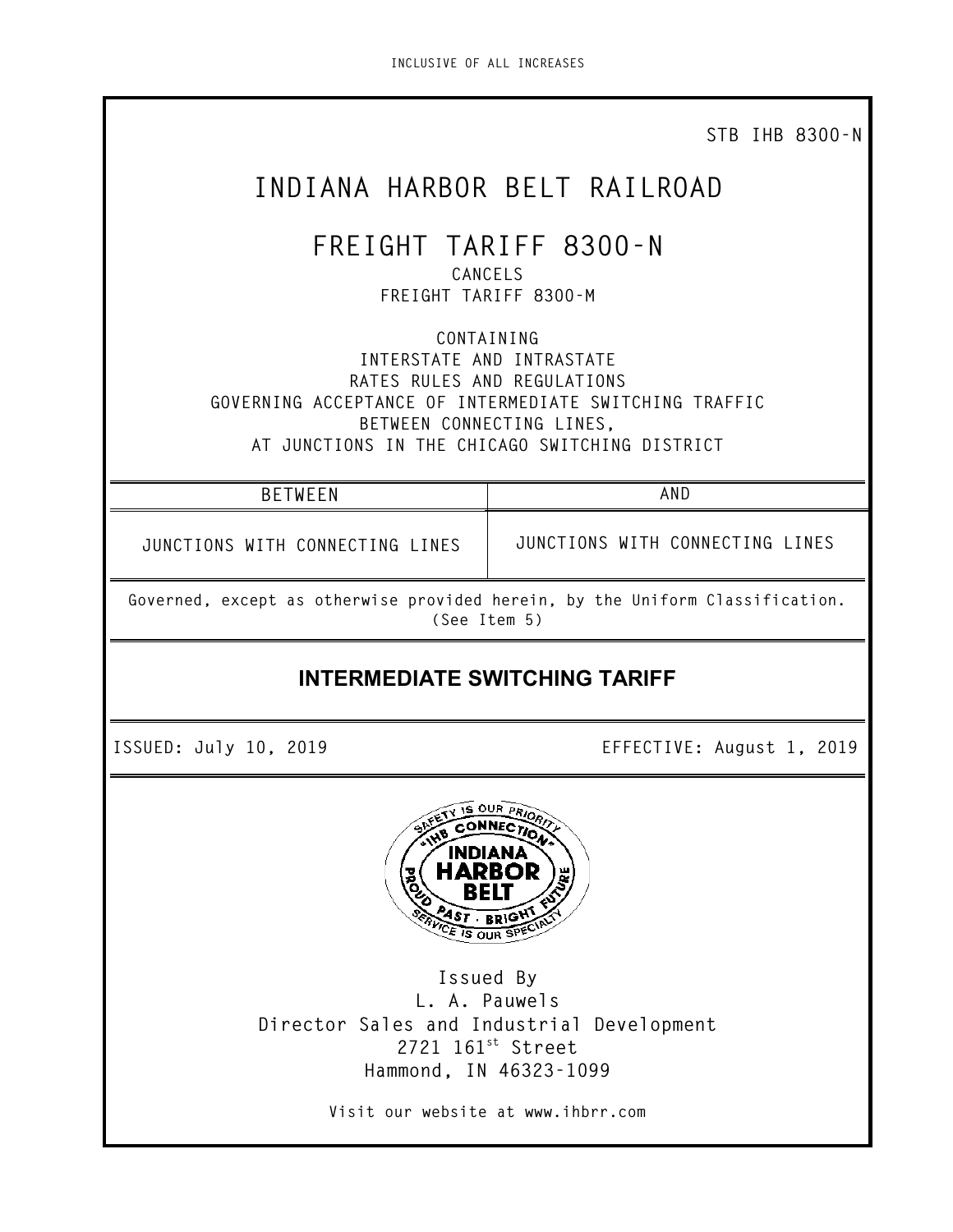### **TABLE OF CONTENTS**

| SUBJECT                                         | ITEM    | PAGE           |
|-------------------------------------------------|---------|----------------|
| ABBREVIATIONS, EXPLANATION of                   |         | 7              |
| ARTICULATED EQUIPMENT                           | 160     | 5              |
| CANCELING ITEMS, METHOD of                      | 75      | $\overline{4}$ |
| CAPACITIES and DIMENSIONS of CARS               | 45      | $\overline{4}$ |
| CHARGES, APPLICATION of                         | 200     | 6              |
| CHICAGO SWITCHING DISTRICT, DEFINITION of       | 120     | 5              |
| CONNECTING LINES and JUNCTION POINTS, LIST of   |         | 3              |
| CONSECUTIVE NUMBERS                             | 40      | 4              |
| DEMURRAGE and STORAGE RULES and CHARGES         | 110     | 5              |
| EXPLOSIVES, HAZARDOUS MATERIALS                 | 15      | 4              |
| 180<br>INTRA-STATE TRAFFIC, APPLICATION of      |         | 5              |
| ITEMS AND/OR PROVISIONS NOT BROUGHT FORWARD     | 55      | 4              |
| NATIONAL SERVICE ORDER                          | 60      | $\overline{4}$ |
| PRIVATE CAR, DEFINITION of                      | 125     | 5              |
| RATES and CHARGES                               | 400-500 | $\overline{7}$ |
| REFERENCE to TARIFFS, ITEMS, NOTES, RULES, ETC. | 20      | 4              |
| REGULATED and DEREGULATED RATE INFORMATION      | 165     | 5              |
| REISSUED MATTER, METHOD of DENOTING             | 100     | 5              |
| RESPONSIBILITY FOR CHARGES NAMED IN THIS TARIFF | 300     | 6              |
| STRAIGHT OR MIXED CARLOADS                      | 105     | 5              |
| UNIFORM CLASSIFICATION, DESCRIPTION of          | 5       | 4              |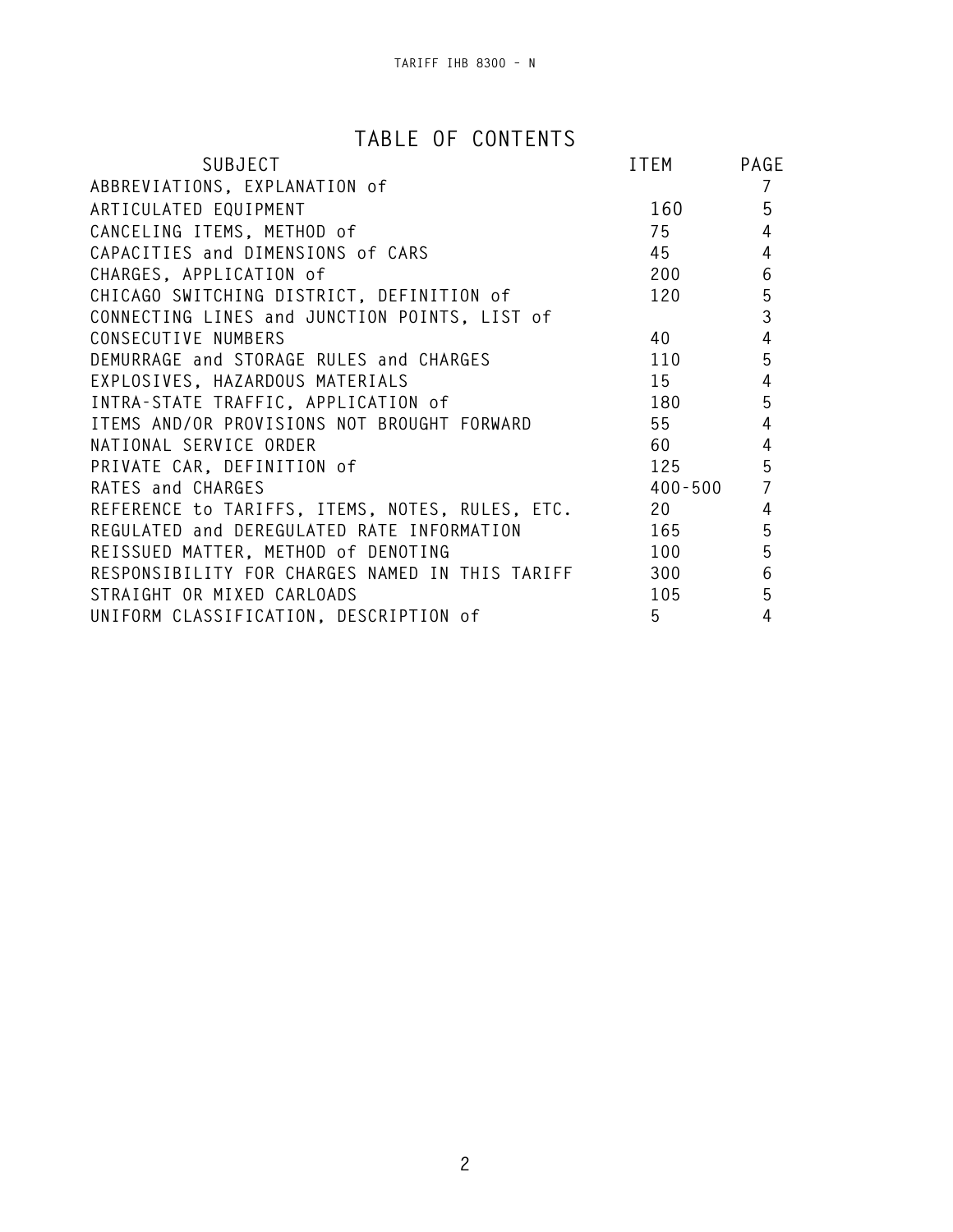|             | RAILROAD (see Note below)            | <b>JUNCTION (Alternate Name)</b>  |
|-------------|--------------------------------------|-----------------------------------|
| <b>BNSF</b> | Burlington Northern Santa Fe         | Blue Island, IL                   |
|             |                                      | Gibson, IN                        |
|             |                                      | La Grange (Congress Park), IL     |
|             |                                      | McCook, IL                        |
| <b>BOCT</b> | Baltimore & Ohio Chicago Terminal    | Blue Island, IL                   |
| <b>BRC</b>  | Belt Railway Company of Chicago      | Argo, IL                          |
| <b>CIC</b>  | Cedar Rapids and Iowa City           | Argo, IL (via BRC)                |
| <b>CLCY</b> | <b>Chessie Logistics Company</b>     | Thompson, IL                      |
| <b>CN</b>   | Canadian National Railway            | Blue Island, IL                   |
|             |                                      | Broadview, IL                     |
|             |                                      | Gibson, IN                        |
|             |                                      | Indiana Harbor, IN                |
|             |                                      | Riverdale (Highlawn), IL          |
|             |                                      | Norpaul, IL                       |
| <b>CFE</b>  | Chicago, Fort Wayne and Eastern      | Blue Island, IL                   |
| <b>CPRS</b> | Canadian Pacific Railway             | Blue Island, IL                   |
|             |                                      | Gibson, IN                        |
|             |                                      | Norpaul (Bensenville), IL         |
| <b>CRL</b>  | Chicago Rail Link                    | Argo, IL (via BRC)                |
| <b>CSS</b>  | Chicago SouthShore & South Bend      | Burnham, IL                       |
| <b>CSXT</b> | <b>CSX Transportation</b>            | Blue Island, IL                   |
|             |                                      | East Chicago (Indiana Harbor), IN |
|             |                                      | Gibson, IL                        |
| <b>GLTR</b> | <b>Great Lakes Terminal Railroad</b> | Chicago, IL                       |
| <b>GRW</b>  | Gary Railway                         | Indiana Harbor, IN                |
| <b>IAIS</b> | Iowa Interstate Railroad             | Blue Island, IL                   |
| <b>INRD</b> | Indiana Railroad                     | Argo, IL (via BRC)                |
| <b>NS</b>   | Norfolk Southern Railway             | Blue Island, IL                   |
|             |                                      | Burnham (Calumet Yard), IL        |
|             |                                      | Gibson, IN                        |
|             |                                      | Indiana Harbor, IN                |
|             |                                      | Osborn, IN                        |
| <b>SCIH</b> | South Chicago and Indiana Harbor     | Argo, IL (via BRC)                |
| UP          | <b>Union Pacific Railroad</b>        | Blue Island (Dolton), IL          |
|             |                                      | Argo, IL                          |
|             |                                      | Norpaul (Proviso), IL             |
| <b>WSOR</b> | Wisconsin & Southern Railroad        | Argo, IL (via BRC)                |
|             |                                      |                                   |

### **LIST OF CONNECTING LINES AND JUNCTION POINTS**

**Note: In connection with some carriers, multiple junctions exist for the purpose of interchanging different Origin/Destination traffic as dictated by operating agreements between the IHB and that carrier, and are subject to change. When Junctions are used for rate-making purposes in this tariff, and multiple Junctions for a carrier exist, the Junction to apply is the Junction of actual route of movement.**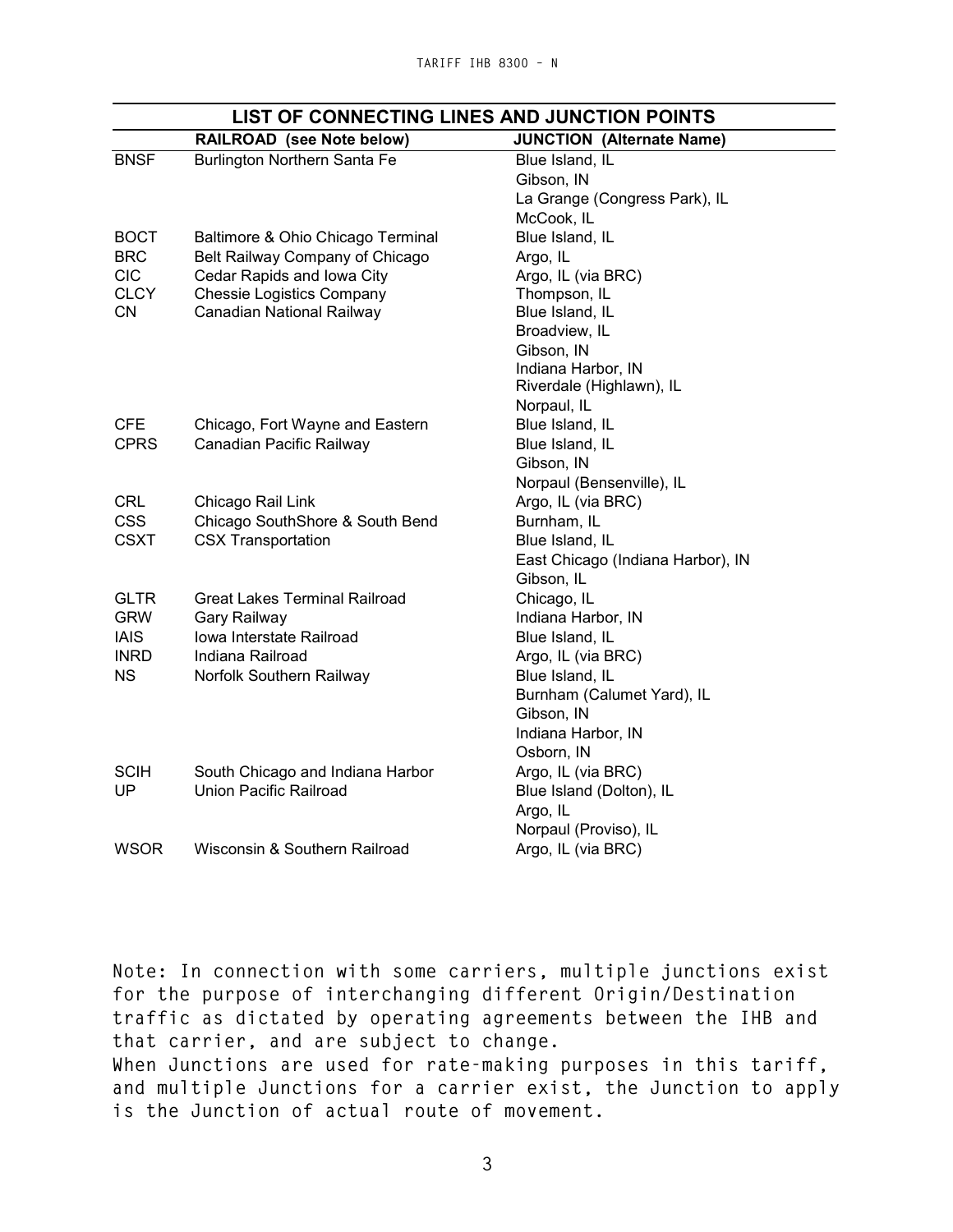#### **RULES AND OTHER GOVERNING PROVISIONS GENERAL RULES AND REGULATIONS**

**ITEM 5 – DESCRIPTION OF UNIFORM CLASSIFICATION The term "Uniform Classification" when used herein means, Uniform Freight Classification UFC 6000 – Series, issued by Uniform Classification Committee, Agent. ITEM 15 – EXPLOSIVES, HAZARDOUS MATERIALS**

**For rules and regulations governing the transportation of hazardous materials and other regulated articles by freight, also specifications for shipping containers and restrictions governing the acceptance and transportation of hazardous materials and other regulated articles, see tariff STB BOE 6000 Series, AAR, Bureau of Explosives.**

**ITEM 20 – REFERENCE TO TARIFFS, ITEMS, NOTES, RULES, ETC. Where reference is made in this tariff to tariffs, items, notes, rules, etc., such references are continuous and include supplements to and successive issues of such tariffs and reissues of such item, notes, rules etc.**

**ITEM 40 – CONSECUTIVE NUMBERS**

**Where consecutive numbers are represented in this tariff by the first and last numbers connected by the word "to" or a hyphen they will be understood to include both of the numbers shown. If the first number only bears a reference mark, such reference mark also applies to the last number shown and to all numbers between the first and last numbers.**

**ITEM 45 – CAPACITIES AND DIMENSIONS OF CARS For marked capacities, lengths, dimensions and cubical capacities of cars, see The Official Railway Equipment Register, R.E.R Publishing Corporation, Agent.**

**Cars may not be loaded in excess of the maximum load limit stenciled on the car.**

**ITEM 55 - ITEMS AND/OR PROVISIONS NOT BROUGHT FORWARD Items and/or provisions formerly shown and not brought forward are hereby cancelled.**

**ITEM 60 – NATIONAL SERVICE ORDER This tariff is subject to provisions of various Surface Transportation Board Service Orders and General Permits as shown in Tariff STB NSO 6100 – Series.**

**ITEM 75 – METHOD OF CANCELING ITEMS**

**As this tariff is supplemented, numbered items with letter suffixes cancel correspondingly numbered items in the original tariff or in a prior supplement. Letter suffixes will be used in alphabetical sequence starting with A.**

**EXAMPLE: Item 5-A cancels Item 5, and Item 10-B cancels Item 10-A in a prior supplement, which in turn cancelled Item 10.**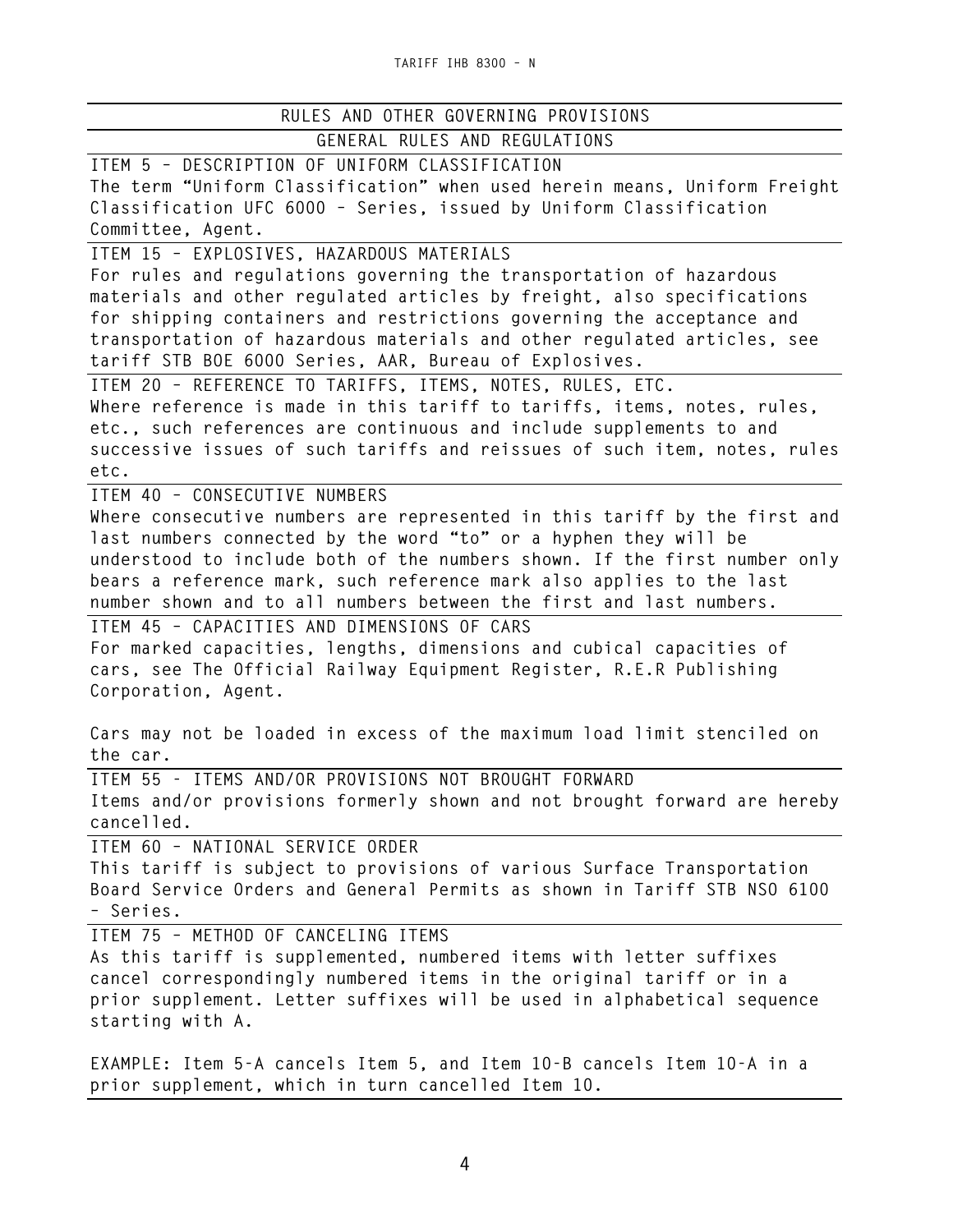#### **RULES AND OTHER GOVERNING PROVISIONS GENERAL RULES AND REGULATIONS**

**ITEM 100 – METHOD OF DENOTING REISSUED MATTER IN SUPPLEMENTS Matter brought forward without change from one supplement to another will be designated as "Reissued by a reference mark in the form of a square enclosing a number, the number being that of the supplement in which the reissue matter first appeared in its currently effective form. To determine its original effective date, consult the supplement in which the reissued matter first became effective. ITEM 105 – STRAIGHT OR MIXED CARLOAD APPLICATION Where individual commodity descriptions herein include two or more articles subject to the same carload rates, such rates are applicable upon straight or mixed carload shipments of the articles named, unless otherwise specifically indicated therein. ITEM 110 – DEMURRAGE AND STORAGE RULES AND CHARGES Freight transported in connection with this tariff will be subject to demurrage rules, regulations and charges as provided in STB IHB 6004 - Series. ITEM 120 – DEFINITION OF CHICAGO SWITCHING DISTRICT The term "Chicago Switching District" as used in this tariff shall incorporate the Chicago Switching District as defined in tariff STB WTL 8020 – Series. ITEM 125 - DEFINITION OF PRIVATE CAR The terms "Private Car" or "Cars of Private Ownership" when used in this tariff are defined as cars bearing other than railroad reporting marks that are owned by individuals, firms, corporations, or car companies, including cars owned and/or operated by railroad controlled car lines. ITEM 160 – ARTICULATED EQUIPMENT When cars are coupled in an articulated fashion and operated under one reporting mark or car number, each unit, section, or platform of the articulated equipment will be considered as a separate car and charged for at rates named for each unit handled. ITEM 165 – REGULATED AND DEREGULATED RATE INFORMATION This publication names rates, some of which are subject to regulation by the STB, and some of which are not subject to STB regulation. Rates included in this publication which are not subject to STB regulation are included for the sole purpose of providing rate information and are subject to increases as may be provided by publication of this Tariff. ITEM 180 – APPLICATION OF INTRA-STATE TRAFFIC Rates, charges, rules, and regulations named in this tariff apply on interstate traffic and will also apply on Indiana and Illinois intra-state traffic.**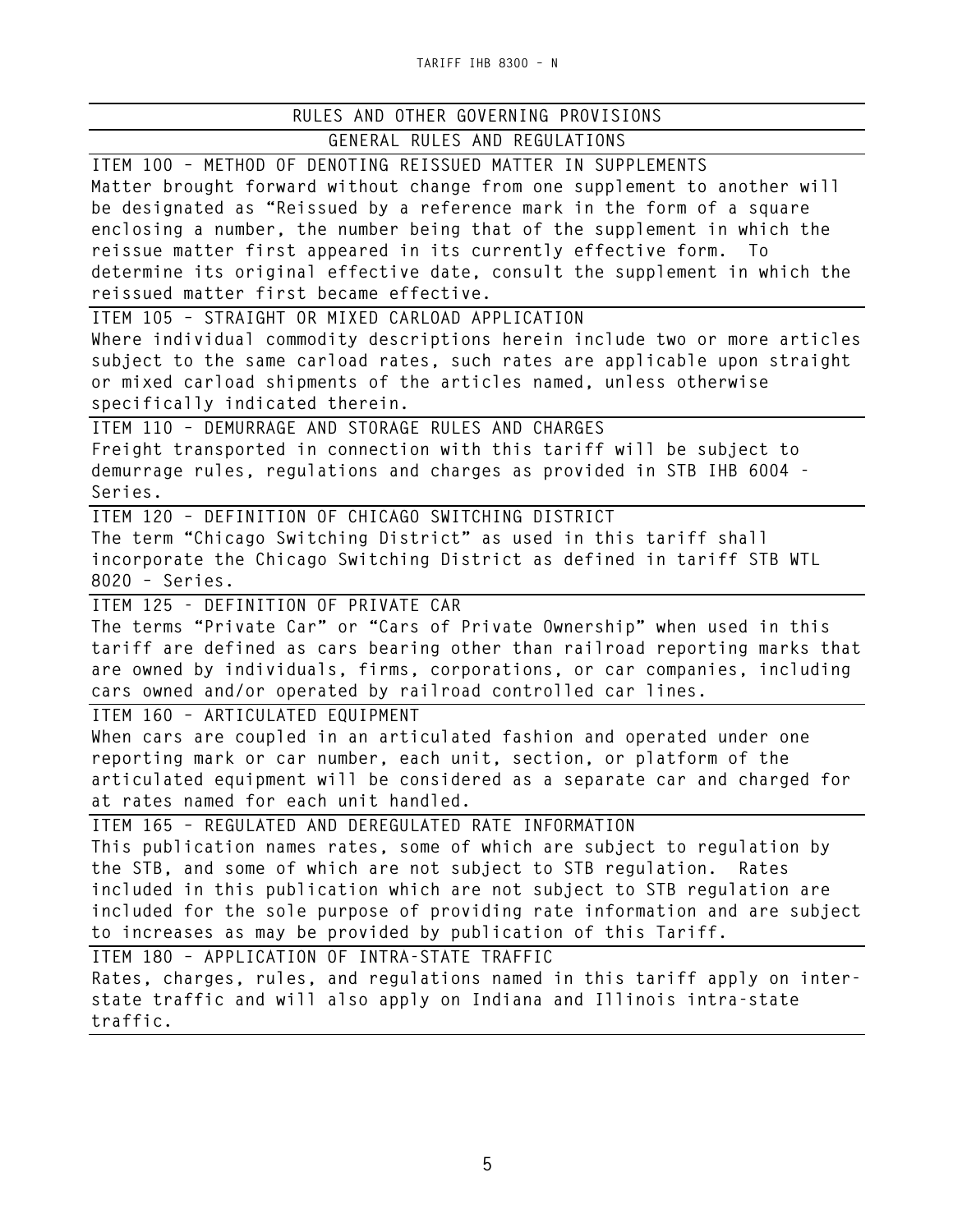| RULES AND OTHER GOVERNING PROVISIONS    |  |
|-----------------------------------------|--|
| GENERAL RULES AND REGULATIONS           |  |
| SPECIAL RULES AND REGULATIONS - LIMITED |  |
|                                         |  |

**ITEM 200 – APPLICATION OF CHARGES** 

**Intermediate switching charges named herein apply on all traffic received by the IHB from one carrier for delivery to another carrier at interchange points in the Chicago Switching District.**

**The level of applicable charges will be that in effect on date of interchange from or to the rail carrier responsible for the charges named herein.**

**ITEM 300 – RESPONSIBILITY FOR CHARGES NAMED IN THIS TARIFF IHB will only accept traffic in interchange for intermediate switching service between rail connections at junctions named herein, subject to the rules and regulations specified in this tariff. Charges on traffic named in this tariff will be paid to IHB by the Responsible Rail Carrier specified by the Rules in this Item. Rules apply on all traffic, including carload or mixed freight or less than carload freight, whether or not rates provide for absorption of these charges in whole or in part, and on empty rail equipment including non-revenue empty equipment.**

**Rule 1: Except as otherwise provided below, the Rail Carrier delivering a car in interchange to IHB will be responsible for payment of the charges named in this tariff.**

**Rule 2: When the origin station is located within the Chicago Switching District, and the carrier(s) preceding IHB in the route is acting in the capacity of switch carrier(s), the road-haul carrier beyond IHB accepting car in interchange will be responsible for payment of the charges named in this tariff.**

**Rule 3: When the origin station is located outside the Chicago Switching District, and the carrier delivering a car to IHB is a switch carrier, the first road-haul carrier preceding IHB in the route of movement will be responsible for payment of the charges named in this tariff.**

**When the freight rates of the Responsible Carrier do not provide for absorption of intermediate switching charges in whole or in part, any portion of the charge not absorbed will be in addition to the through rate and should be collected by the Responsible Carrier.**